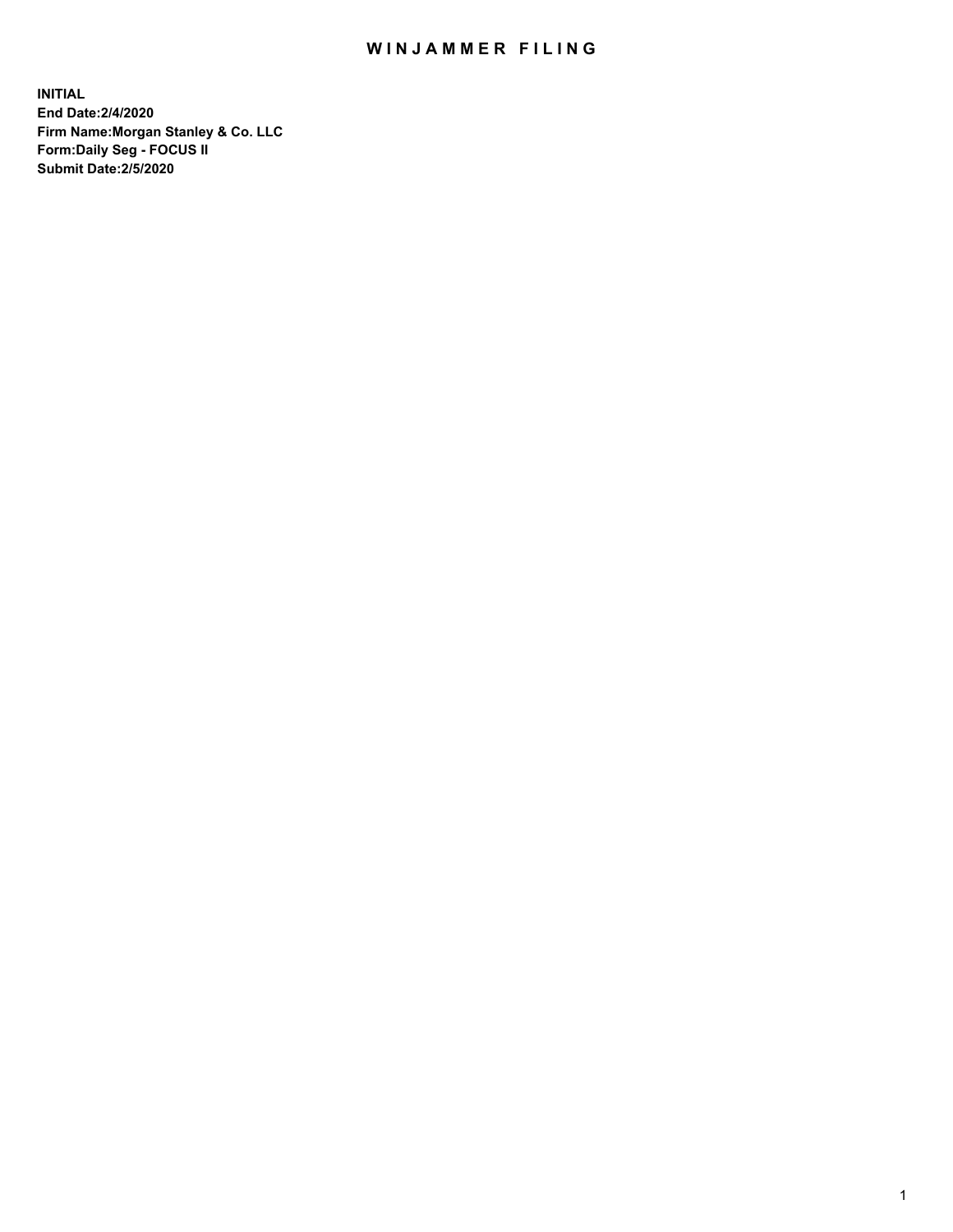**INITIAL End Date:2/4/2020 Firm Name:Morgan Stanley & Co. LLC Form:Daily Seg - FOCUS II Submit Date:2/5/2020 Daily Segregation - Cover Page**

| Name of Company                                                                   | Morgan Stanley & Co. LLC     |
|-----------------------------------------------------------------------------------|------------------------------|
| <b>Contact Name</b>                                                               | <b>Ikram Shah</b>            |
| <b>Contact Phone Number</b>                                                       | 212-276-0963                 |
| <b>Contact Email Address</b>                                                      | Ikram.shah@morganstanley.com |
| FCM's Customer Segregated Funds Residual Interest Target (choose one):            |                              |
| a. Minimum dollar amount: ; or                                                    | 235,000,000                  |
| b. Minimum percentage of customer segregated funds required:%; or                 | <u>0</u>                     |
| c. Dollar amount range between: and; or                                           | <u>00</u>                    |
| d. Percentage range of customer segregated funds required between:% and%.         | <u>00</u>                    |
| FCM's Customer Secured Amount Funds Residual Interest Target (choose one):        |                              |
| a. Minimum dollar amount: ; or                                                    | 140,000,000                  |
| b. Minimum percentage of customer secured funds required:%; or                    | <u>0</u>                     |
| c. Dollar amount range between: and; or                                           | <u>00</u>                    |
| d. Percentage range of customer secured funds required between: % and %.          | 0 <sub>0</sub>               |
| FCM's Cleared Swaps Customer Collateral Residual Interest Target (choose one):    |                              |
| a. Minimum dollar amount: ; or                                                    | 92,000,000                   |
| b. Minimum percentage of cleared swaps customer collateral required:% ; or        | <u>0</u>                     |
| c. Dollar amount range between: and; or                                           | 00                           |
| d. Percentage range of cleared swaps customer collateral required between:% and%. | 00                           |

Attach supporting documents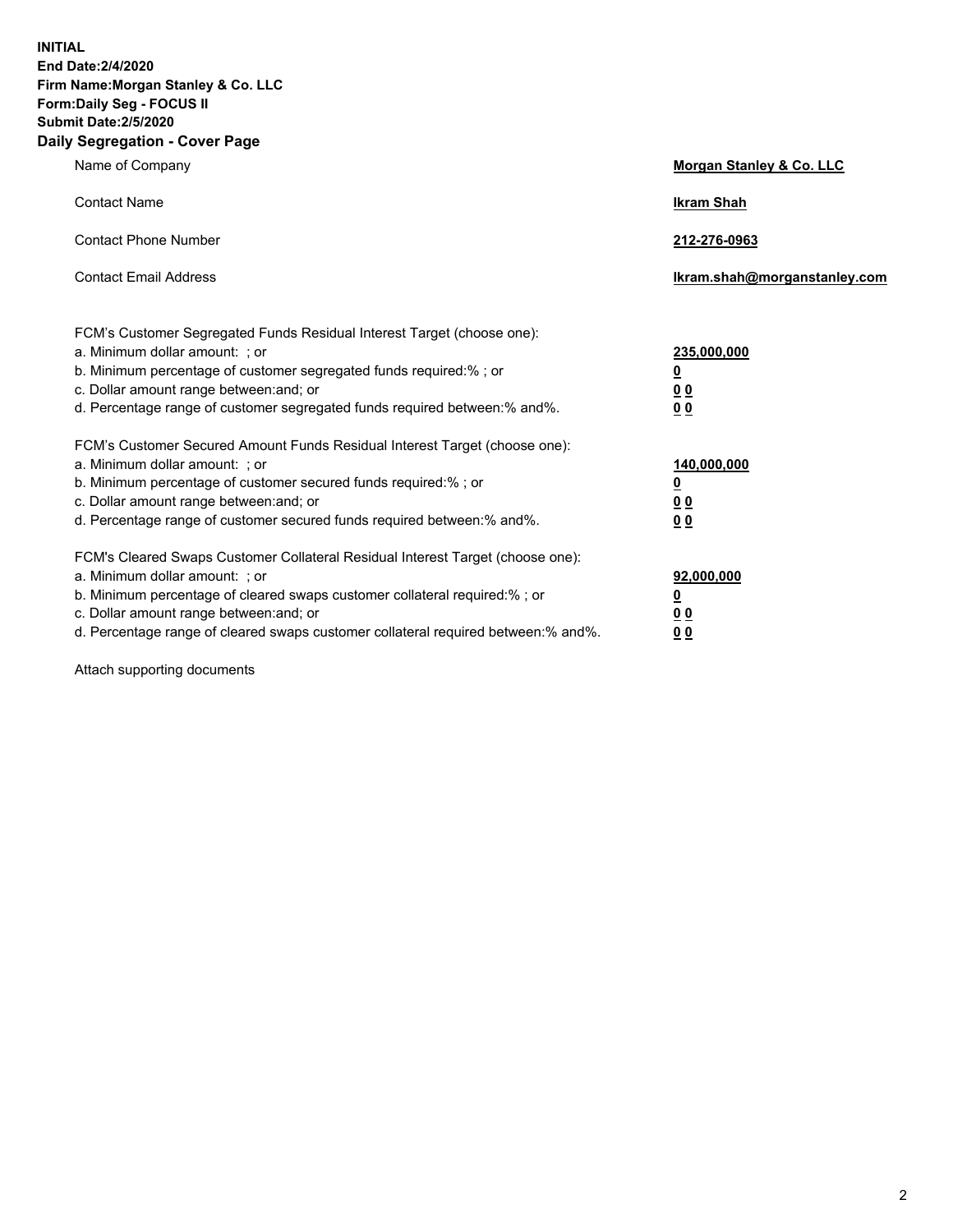|     | <b>INITIAL</b><br>End Date: 2/4/2020<br>Firm Name: Morgan Stanley & Co. LLC<br>Form: Daily Seg - FOCUS II<br><b>Submit Date: 2/5/2020</b><br><b>Daily Segregation - Secured Amounts</b> |                                                                |
|-----|-----------------------------------------------------------------------------------------------------------------------------------------------------------------------------------------|----------------------------------------------------------------|
|     | Foreign Futures and Foreign Options Secured Amounts                                                                                                                                     |                                                                |
|     | Amount required to be set aside pursuant to law, rule or regulation of a foreign<br>government or a rule of a self-regulatory organization authorized thereunder                        | $0$ [7305]                                                     |
| 1.  | Net ledger balance - Foreign Futures and Foreign Option Trading - All Customers<br>A. Cash                                                                                              | 3,947,039,232 [7315]                                           |
| 2.  | B. Securities (at market)<br>Net unrealized profit (loss) in open futures contracts traded on a foreign board of trade                                                                  | 2,223,612,913 [7317]                                           |
| 3.  | Exchange traded options                                                                                                                                                                 | <u>-537,821,377</u> [7325]                                     |
|     | a. Market value of open option contracts purchased on a foreign board of trade<br>b. Market value of open contracts granted (sold) on a foreign board of trade                          | 8,563,582 [7335]<br>-8,405,416 [7337]                          |
| 4.  | Net equity (deficit) (add lines 1.2. and 3.)                                                                                                                                            | 5,632,988,934 [7345]                                           |
| 5.  | Account liquidating to a deficit and account with a debit balances - gross amount<br>Less: amount offset by customer owned securities                                                   | 167,421,414 [7351]<br>-164,295,371 [7352] 3,126,043            |
|     |                                                                                                                                                                                         | [7354]                                                         |
| 6.  | Amount required to be set aside as the secured amount - Net Liquidating Equity<br>Method (add lines 4 and 5)                                                                            | 5,636,114,977 [7355]                                           |
| 7.  | Greater of amount required to be set aside pursuant to foreign jurisdiction (above) or line<br>6.                                                                                       | 5,636,114,977 [7360]                                           |
|     | FUNDS DEPOSITED IN SEPARATE REGULATION 30.7 ACCOUNTS                                                                                                                                    |                                                                |
| 1.  | Cash in banks                                                                                                                                                                           |                                                                |
|     | A. Banks located in the United States<br>B. Other banks qualified under Regulation 30.7                                                                                                 | 421,654,109 [7500]<br>503,273,514 [7520] 924,927,623<br>[7530] |
| 2.  | <b>Securities</b>                                                                                                                                                                       |                                                                |
|     | A. In safekeeping with banks located in the United States                                                                                                                               | 369,538,472 [7540]                                             |
| 3.  | B. In safekeeping with other banks qualified under Regulation 30.7<br>Equities with registered futures commission merchants                                                             | 0 [7560] 369,538,472 [7570]                                    |
|     | A. Cash                                                                                                                                                                                 | 15,725,951 [7580]                                              |
|     | <b>B.</b> Securities                                                                                                                                                                    | $0$ [7590]                                                     |
|     | C. Unrealized gain (loss) on open futures contracts                                                                                                                                     | -1,961,944 [7600]                                              |
|     | D. Value of long option contracts<br>E. Value of short option contracts                                                                                                                 | <u>0</u> [7610]<br>0 [7615] 13,764,007 [7620]                  |
| 4.  | Amounts held by clearing organizations of foreign boards of trade                                                                                                                       |                                                                |
|     | A. Cash                                                                                                                                                                                 | $0$ [7640]                                                     |
|     | <b>B.</b> Securities                                                                                                                                                                    | $0$ [7650]                                                     |
|     | C. Amount due to (from) clearing organization - daily variation                                                                                                                         | $0$ [7660]                                                     |
|     | D. Value of long option contracts                                                                                                                                                       | $0$ [7670]                                                     |
|     | E. Value of short option contracts                                                                                                                                                      | 0 [7675] 0 [7680]                                              |
| 5.  | Amounts held by members of foreign boards of trade                                                                                                                                      |                                                                |
|     | A. Cash<br><b>B.</b> Securities                                                                                                                                                         | 3,210,173,363 [7700]                                           |
|     | C. Unrealized gain (loss) on open futures contracts                                                                                                                                     | 1,854,074,440 [7710]<br>-535,859,432 [7720]                    |
|     | D. Value of long option contracts                                                                                                                                                       | 8,563,583 [7730]                                               |
|     | E. Value of short option contracts                                                                                                                                                      | -8,405,416 [7735] 4,528,546,538                                |
| 6.  |                                                                                                                                                                                         | $[7740]$                                                       |
| 7.  | Amounts with other depositories designated by a foreign board of trade<br>Segregated funds on hand                                                                                      | 0 [7760]<br>$0$ [7765]                                         |
| 8.  | Total funds in separate section 30.7 accounts                                                                                                                                           | 5,836,776,640 [7770]                                           |
| 9.  | Excess (deficiency) Set Aside for Secured Amount (subtract line 7 Secured Statement<br>Page 1 from Line 8)                                                                              | 200,661,663 [7380]                                             |
| 10. | Management Target Amount for Excess funds in separate section 30.7 accounts                                                                                                             | 140,000,000 [7780]                                             |
| 11. | Excess (deficiency) funds in separate 30.7 accounts over (under) Management Target                                                                                                      | 60,661,663 [7785]                                              |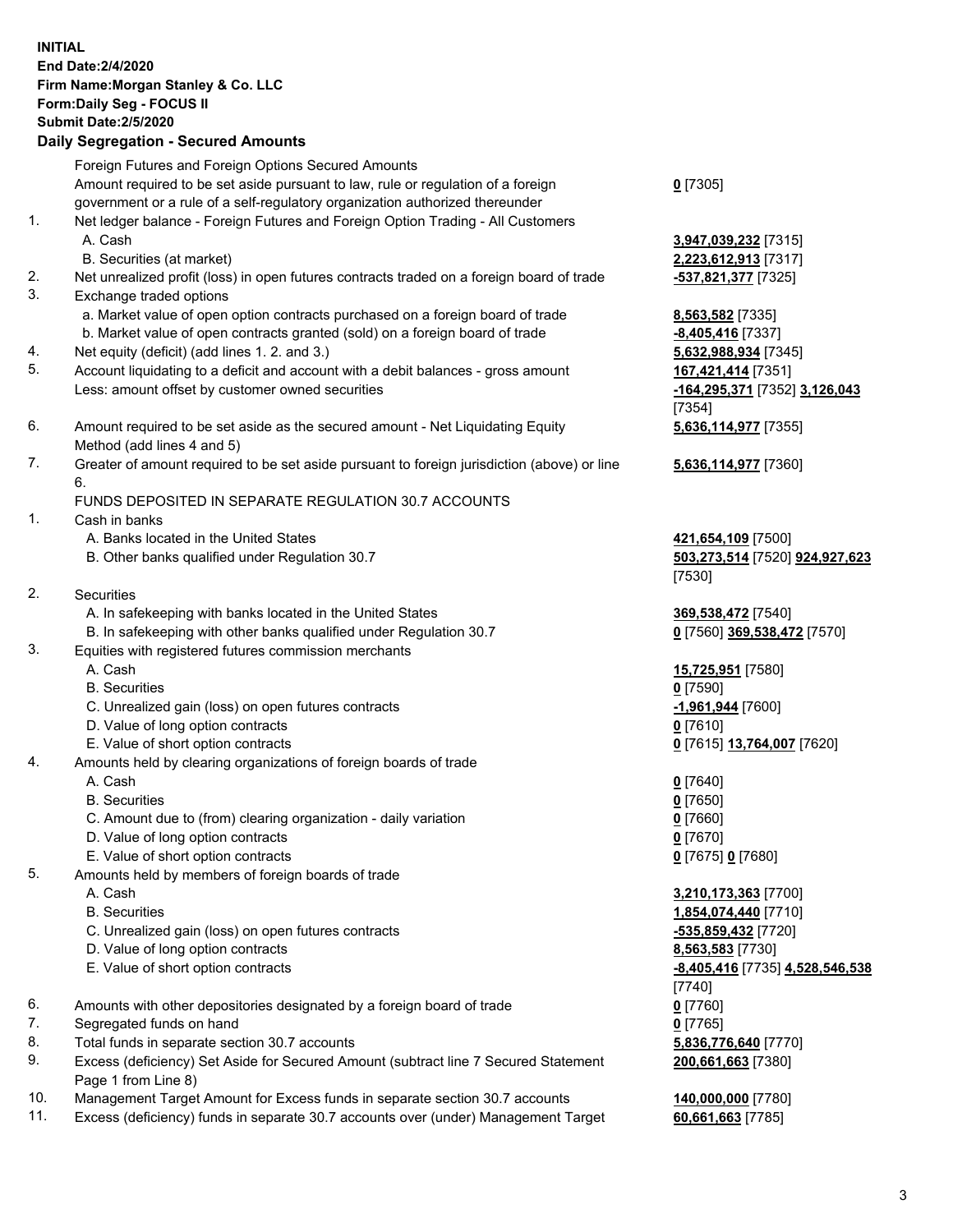| <b>INITIAL</b> | End Date: 2/4/2020<br>Firm Name: Morgan Stanley & Co. LLC<br>Form: Daily Seg - FOCUS II<br><b>Submit Date: 2/5/2020</b><br>Daily Segregation - Segregation Statement |                               |
|----------------|----------------------------------------------------------------------------------------------------------------------------------------------------------------------|-------------------------------|
|                | SEGREGATION REQUIREMENTS(Section 4d(2) of the CEAct)                                                                                                                 |                               |
| 1.             | Net ledger balance                                                                                                                                                   |                               |
|                | A. Cash                                                                                                                                                              | 9,971,688,438 [7010]          |
|                | B. Securities (at market)                                                                                                                                            | 5,864,692,593 [7020]          |
| 2.             | Net unrealized profit (loss) in open futures contracts traded on a contract market                                                                                   | 1,613,314,195 [7030]          |
| 3.             | Exchange traded options                                                                                                                                              |                               |
|                | A. Add market value of open option contracts purchased on a contract market                                                                                          | 421,955,749 [7032]            |
|                | B. Deduct market value of open option contracts granted (sold) on a contract market                                                                                  | -354,473,025 [7033]           |
| 4.             | Net equity (deficit) (add lines 1, 2 and 3)                                                                                                                          | 17,517,177,950 [7040]         |
| 5.             | Accounts liquidating to a deficit and accounts with                                                                                                                  |                               |
|                | debit balances - gross amount                                                                                                                                        | 765,220,594 [7045]            |
|                | Less: amount offset by customer securities                                                                                                                           | -761,738,817 [7047] 3,481,777 |
|                |                                                                                                                                                                      | [7050]                        |
| 6.             | Amount required to be segregated (add lines 4 and 5)                                                                                                                 | 17,520,659,727 [7060]         |
|                | FUNDS IN SEGREGATED ACCOUNTS                                                                                                                                         |                               |
| 7.             | Deposited in segregated funds bank accounts                                                                                                                          |                               |
|                | A. Cash                                                                                                                                                              | 3,969,579,992 [7070]          |
|                | B. Securities representing investments of customers' funds (at market)                                                                                               | $0$ [7080]                    |
|                | C. Securities held for particular customers or option customers in lieu of cash (at<br>market)                                                                       | 739,959,173 [7090]            |
| 8.             | Margins on deposit with derivatives clearing organizations of contract markets                                                                                       |                               |
|                | A. Cash                                                                                                                                                              | 7,876,072,412 [7100]          |
|                | B. Securities representing investments of customers' funds (at market)                                                                                               | $0$ [7110]                    |
|                | C. Securities held for particular customers or option customers in lieu of cash (at<br>market)                                                                       | 5,124,733,420 [7120]          |
| 9.             | Net settlement from (to) derivatives clearing organizations of contract markets                                                                                      | 25,699,502 [7130]             |
| 10.            | Exchange traded options                                                                                                                                              |                               |
|                | A. Value of open long option contracts                                                                                                                               | 421,955,749 [7132]            |
|                | B. Value of open short option contracts                                                                                                                              | -354,473,025 [7133]           |
| 11.            | Net equities with other FCMs                                                                                                                                         |                               |
|                | A. Net liquidating equity                                                                                                                                            | 3,085,542 [7140]              |
|                | B. Securities representing investments of customers' funds (at market)                                                                                               | $0$ [7160]                    |
|                | C. Securities held for particular customers or option customers in lieu of cash (at<br>market)                                                                       | $0$ [7170]                    |
| 12.            | Segregated funds on hand                                                                                                                                             | $0$ [7150]                    |
| 13.            | Total amount in segregation (add lines 7 through 12)                                                                                                                 | 17,806,612,765 [7180]         |
| 14.            | Excess (deficiency) funds in segregation (subtract line 6 from line 13)                                                                                              | 285,953,038 [7190]            |

- 
- 15. Management Target Amount for Excess funds in segregation<br>16. Excess (deficiency) funds in segregation over (under) Management Target Amount **1998**,000,000 [7198] Excess (deficiency) funds in segregation over (under) Management Target Amount Excess

**50,953,038** [7198]